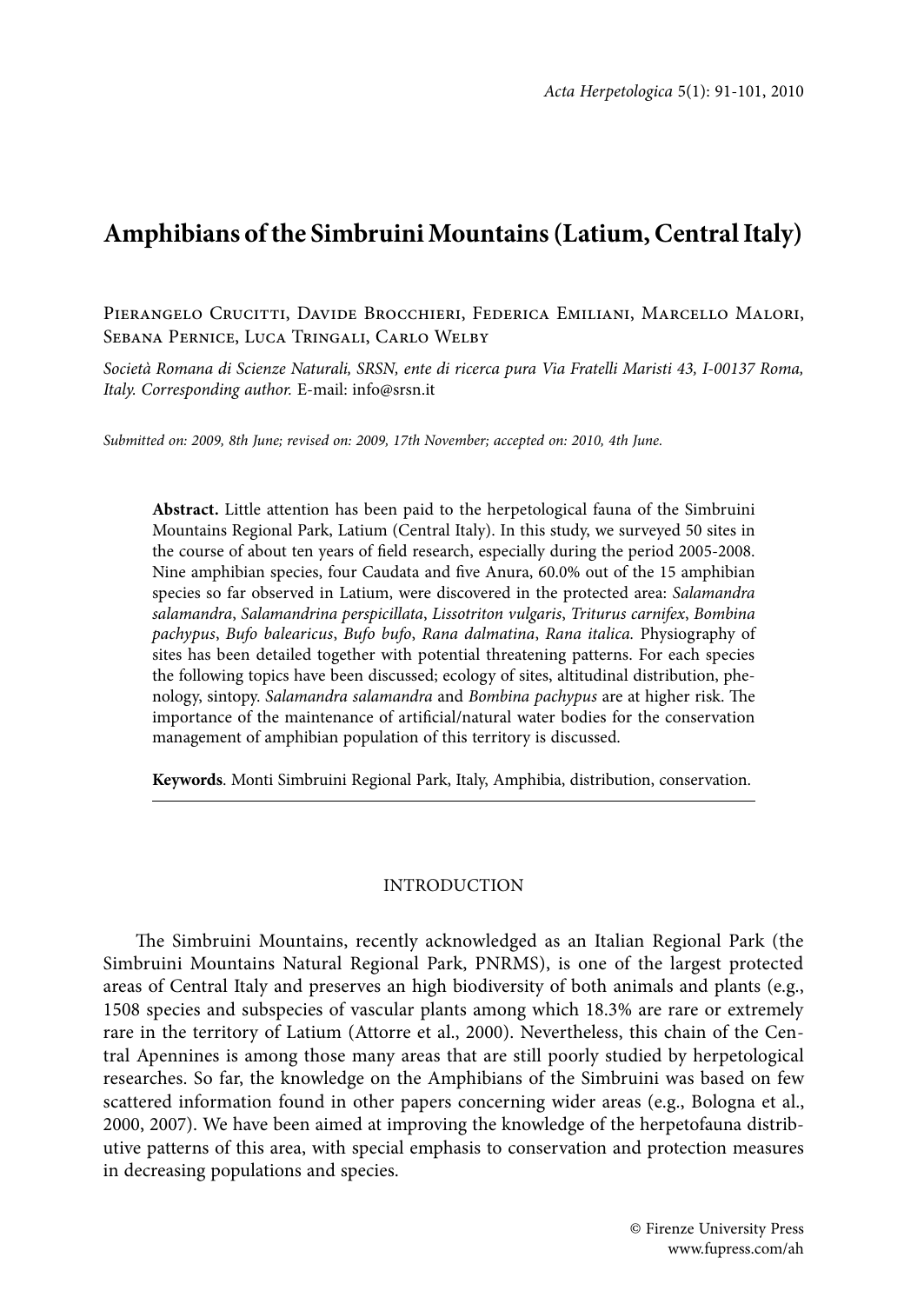#### MATERIALS AND METHODS

The surface area of the PNRMS extends for over 30,000 ha with northwest-southeast orientation according to the Apennine ridge, and is delimited north-eastward by the boundaries with the Abruzzi region.The chain of Simbruini (main peak, Monte Viglio 2156 m) is mainly constituted by limestone, and is considered the central ring of the sheltered system of Latium Apennine, joined with the bordering Lucretili and Ernici Mountains and directly linked with the urban and suburban area of Rome. Due to its remarkable orography, the annual thermal range is noticeable, ranging from -9.5 and -19.5°C in the coldest months (January / February) to 31.5-39.5°C in the hottest one (July); the pluviometric range is as much wide with yearly rainfall between 775.1 and 2376.0 mm. Among habitats, mesoxerophilous grassland, green pasture of middle and high mountains are prevailing, like uncultivated and mowing fields as much as the decayed areas on decalcified soils of karstic plateau; shrubs with *Genista* sp. are predominant. Pure or mixed formation of *Fagus sylvatica* and *Quercus ilex* are prevailing among mature woods. Field research was carried out from spring 1999 to spring 2008 during day and night shift. As a whole, we dedicated to field surveys 66 days. Yearly distribution of days was as follows: 4 (1999), 2 (2000), 4 (2005), 10 (2006), 25 (2007), 21 (2008); monthly distribution of the inspections to the sites was as follows (months of the year in roman characters): 1 (I), 2 (II), 11 (III), 22 (IV), 6 (V), 7 (VI), 6 (VII), 5 (VIII), 4 (IX), 1 (X), 1 (XI). Field research included: inspection of one site reported in literature (Romano et al., 2003) to check for species and breeding activities; cartographic recognition of further potential aquatic habitats, suitable for amphibian populations, and the inspection of these sites; the collection of information from local people, mainly park-keepers and shepherds. We have examined 101 sites within the PNRMS boundaries, 50 of which suitable to Amphibians according to the presence of at least one among the following features: larvae, sub-adults, adults, breeding and spawning activity. We considered as a single site all those biotopes very close to each other; consequently, 54 biotopes were numbered out of the 50 monitored sites. All sites were georeferenced and assigned to six following different freshwater typologies: river, stream or creek (C), spring- watering trough (F), artificial or natural cave (G), madicolous habitat (rock surface moistened by flowing water, overgrown with mosses) (P), lake and pond (S), and "*volubro*", i.e. artificial or semi-artificial catch basin exploited by livestock breeder without water turnover (V). Sites were also distinguished between breeding and presence sites. All sites are listed in Table 1 and represented in Fig. 1.

| <b>Site</b>    | Locality name, a.s.l. (m)                                     | Type |
|----------------|---------------------------------------------------------------|------|
| 1              | Fonte Martino, Cervara di Roma (RM), 938 m                    | F    |
| $\mathfrak{D}$ | Volubro di Camposecco, Camerata Nuova (RM), 1320 m            | V    |
| 3              | Cimitero di Cervara, Cervara di Roma (RM), 1053 m             | V    |
| 4              | Volubro di Pozzo Verardi, Camerata Nuova (RM), 1053 m         | V    |
| 5              | Colle Frassigno, Forestal Refuge, Fondi di Jenne (RM), 1346 m | V    |
| 6              | Stadio di Cervara, Cervara di Roma (RM), 1217 m               | V    |
| 7              | Campaegli, Cervara di Roma (RM), 1423 m                       | V    |
| 8              | Campaegli, Cervara di Roma (RM), 1411 m                       | V    |
| 9              | Campo Buffone, Campo dell'Osso, Subiaco (RM) 1444 m           | V    |
| 10             | Campitelle, Fosso Fioio, Vallepietra (RM), 1355 m             | P    |

**Table 1.** List of sites with their freshwater typology.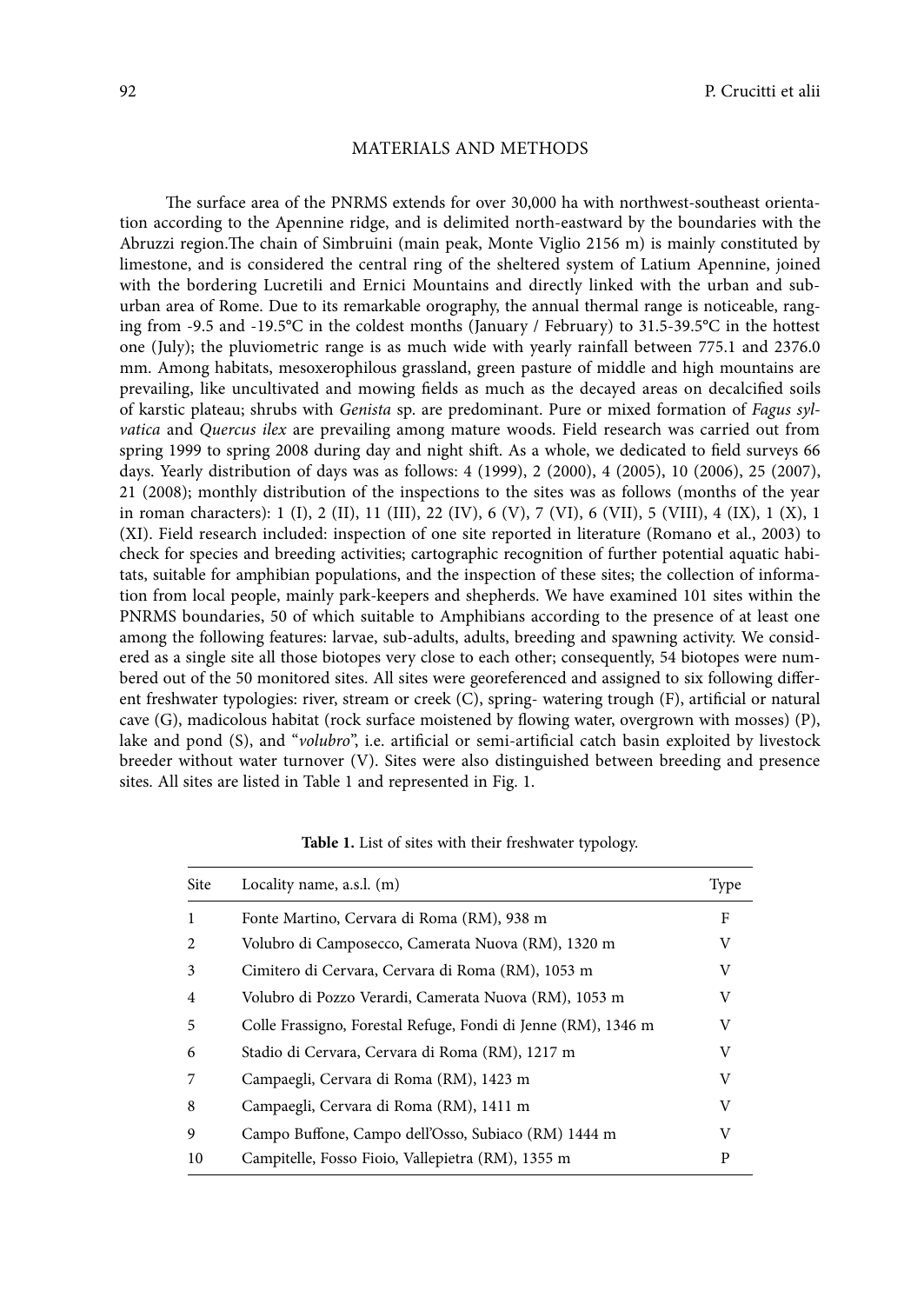| Site  | Locality name, a.s.l. (m)                                           | Type |
|-------|---------------------------------------------------------------------|------|
| 11    | Campitelle, Fosso Fioio, Vallepietra (RM), 1347 m                   | V    |
| 12    | Monte Calvo, Subiaco (RM), 1415 m                                   | V    |
| 13    | Campominio, Campo dell'Osso, Subiaco (RM), 1590 m                   | V    |
| 14    | Canali, SP Subiaco-Livata 44/B km 6.900 Subiaco (RM), 1058 m        | F,G  |
| 15    | Ponte del Tartaro, Cimitero di Vallepietra, Vallepietra (RM), 813 m | G    |
| 16    | Campo Ceraso, Filettino (FR), 1552 m                                | V    |
| 17    | Fosse di Livata, Livata Sp 44/B, Subiaco (RM), 1245 m               | V    |
| 18    | Fonte della Radica o Roglioso, Filettino (FR), 1135 m               | P    |
| 19    | Fiume Aniene, Laghetto di San Benedetto, Subiaco (RM), 349 m        | C    |
| 20    | Fonte della Moscosa, Filettino (FR), 1410 m                         | F    |
| 21    | Fontana della Scrofa, M.te Pratiglio, Jenne (RM), 1253 m            | V    |
| 22.a. | San Giovanni dell'Acqua, Jenne (RM), 778 m                          | F    |
| 22.b. | San Giovanni dell'Acqua, Jenne (RM), 773 m                          | G    |
| 23.   | Volubro Nuovo, Monte Pratiglio, Jenne (RM), 1405 m                  | V    |
| 24.a. | SP 45/A Subiaco-Jenne km 7.200, Jenne (RM), 838 m                   | F    |
| 24.h. | SP 45/A Subiaco-Jenne km 7.200, Jenne (RM), 830 m                   | F    |
| 25    | SP 45/A Subiaco-Jenne km 7.200, Jenne (RM), 821 m                   | F    |
| 26    | Fosso di Acqua Corore, Filettino (FR), 970 m                        | P    |
| 27    | San Giovanni dell'Aniene, Subiaco (RM), 512 m                       | S    |
| 28    | Fonte Canali, Jenne (RM), 1230 m                                    | V    |
| 29    | Fosso di Acqua Corore, Fiumata, Filettino (FR), 963 m               | C    |
| 30    | Monte Porcaro, parking area, SP 45/A, Jenne (RM), 907 m             | F    |
| 31    | Fiumata, Filettino (FR), 907 m                                      | F    |
| 32    | Fiume Simbrivio, ex Ponte Castello, Vallepietra (RM), 643 m         | P    |
| 33    | Fiumata, Filettino (FR), 949 m                                      | C    |
| 34    | Mola Vecchia, Jenne (RM), 527 m                                     | G    |
| 35    | Fontana Fossatello, ex Ponte Castello, Vallepietra (RM), 749 m      | F    |
| 36    | Campanile del Diavolo, Filettino (FR), 1067 m                       | P    |
| 37    | Sentiero sotto Municipio, Jenne (RM), 804 m                         | F    |
| 38    | Fontanile delle Sette Cannelle, Trevi nel Lazio (FR), 612 m         | P    |
| 39    | Colle dei Porcili, La Cimata, Jenne (RM), 915 m                     | F    |
| 40    | Grotte di San Matteo, Trevi nel Lazio (FR), 652 m                   | P    |
| 41    | Collerello, Fiume Aniene, Trevi nel Lazio (FR), 789 m               | C    |
| 42    | Le Fontane, Trevi nel Lazio (FR), 905 m                             | F    |
| 43    | Fonte del Cardellino, Trevi nel Lazio (FR), 450 m                   | G, P |
| 44    | Fiume Aniene, SP 29/C km 0.500, Trevi nel Lazio (FR), 556 m         | P    |
| 45    | Fonte Suria, Trevi nel Lazio (FR), 761 m                            | G,P  |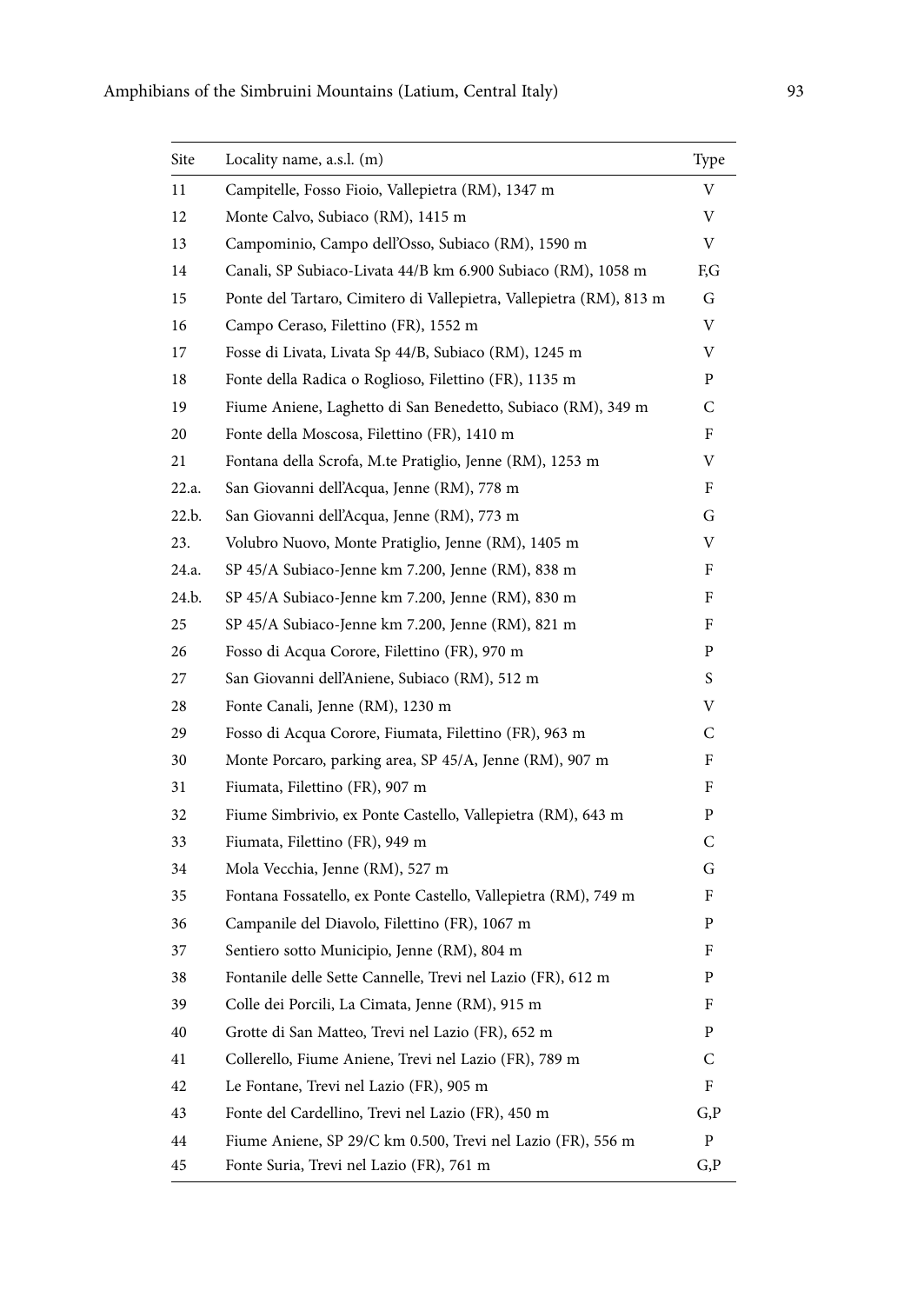| Site | Locality name, $a.s.l.$ (m)                                    | Type |
|------|----------------------------------------------------------------|------|
| 46   | Laghetto del Pertuso, Trevi nel Lazio (FR), 693 m              | S    |
| 47   | Fonte Suria, Trevi nel Lazio (FR), 731 m                       | F    |
| 48   | Comunacque, Fiume Aniene, Trevi nel Lazio (FR), 560 m          | G    |
| 49   | Caprareccia, Fiume Aniene, Trevi nel Lazio (FR), 500 m         | D    |
| 50   | Ponte delle Tartare, Fiume Aniene, Trevi nel Lazio (FR), 629 m | D    |

## RESULTS

The Sørensen's coefficient of similarity (Hayek, 1994) was calculated among species and sites, using only amphibians breeding sites to detect the affinity among species in their reproductive habitats. Amphibians scientific names are here reported following the systematic revision suggested by Frost et al. (2006), Lanza et al. (2007, 2009), and Stöck et al. (2008).

Statistical analysis was performed using on-line Clustering Calculator package (web site: www2.biology.ualberta.ca/jbrzusto/cluster.php).



**Fig. 1.** The distribution of surveyed sites in the study area, the Simbruini Mountains Regional Park (bold squares; UTM  $5 \times 5$  km) and their position in Latium, Central Italy. Low square; the position of Latium in the Italian Peninsula.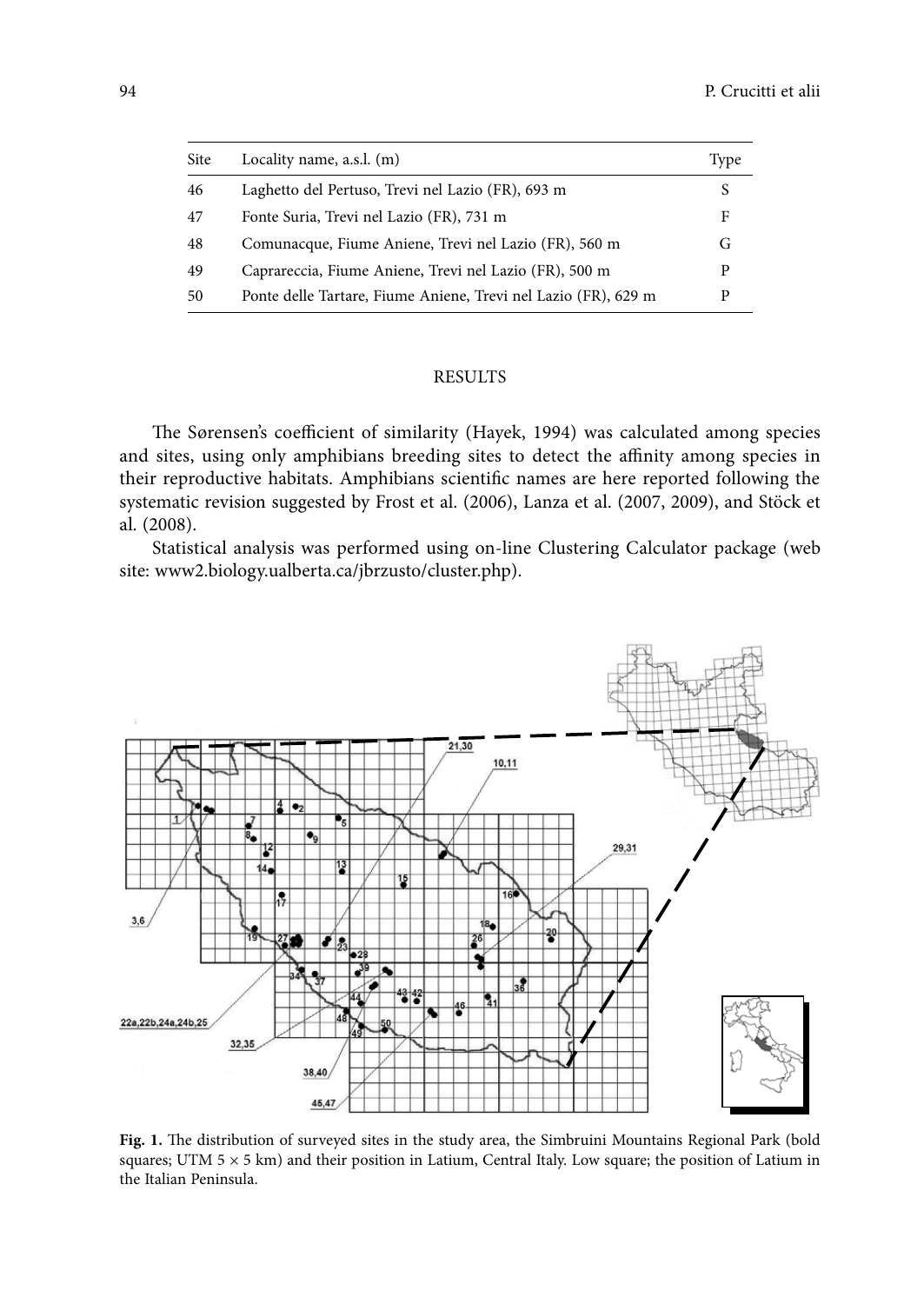Overall, 80 records of amphibians were collected and breeding activity was assessed in 38 sites (sites of reproductive activity SCAR 76% out of total sites). The most widespread species, occurring in high frequency were *Salamandrina perspicillata*, *Triturus carnifex*, *Bufo bufo*, and *Rana italica*, all present in more than the 50% of the monitored sites (Table 2).

Table. 2. List of species and collecting localities; numbers of localities refer to Table 1; the frequency is calculated as the percentage of place of presence by respect to the sampled localities.

| Species                                      | Localities                                                                                                        | Frequency |
|----------------------------------------------|-------------------------------------------------------------------------------------------------------------------|-----------|
| Salamandra salamandra (Linnaeus, 1758) 26    |                                                                                                                   | 2%        |
| Salamandrina perspicillata (Savi, 1821)      | 13, 22, 24a, 24b, 27, 38, 40, 42, 43, 45, 47.                                                                     | 62%       |
| <i>Lissotriton vulgaris</i> (Linnaeus, 1758) | 3, 10, 21, 27, 28                                                                                                 | 16%       |
| <i>Triturus carnifex</i> (Laurenti, 1768)    | 3, 4, 5, 6, 8, 10, 11, 12, 15, 16, 17, 21, 22, 23, 24a, 28,<br>35, 49                                             | 60%       |
| Bombina pachypus (Bonaparte, 1838)           | 35                                                                                                                | 8%        |
| <i>Bufo bufo</i> (Linnaeus, 1758)            | 2, 3, 6, 8, 11, 12, 13, 14, 16, 17, 20, 21, 22, 23, 25, 27,<br>28, 30, 32, 33, 35, 36, 37, 39, 41, 44, 46, 49, 50 | 76%       |
| Bufo balearicus Boettger, 1880               | 7.9                                                                                                               | 4%        |
| Rana dalmatina Bonaparte                     | 22, 27, 43                                                                                                        | 6%        |
| Rana italica Dubois, 1987                    | 1, 13, 14, 18, 19, 22, 24b, 27, 29, 31, 33, 34, 41, 43,<br>45, 46, 48                                             | 60%       |

Italian and Smooth newts were mainly found in "volubri" (80% and 78% of sites respectively), located in small valley or high pastures along the border of dry grassland and beech-wood. The Common toad mainly frequented the "volubri" (37% of sites), spring-watering trough (24%) and ponds near river (17%), whereas 13 sites are inside or at the edge of oak-woods, 9 inside beech-woods, 5 in moist meadow at the border of river beds, and two inside a *Pinus nigra* reforestation. The two sites of the Italian green toad were a "volubro" in a meadow and grazing-land close to a suburban area where the species was already observed by park-keepers (L. Songini, *in verbis*, 2008), and a meadow with grazing-land near a beech wood (Fosso Fioio) just pointed out by Romano et al. (2003). The first one represents the absolute height record for this species, 1411 m a.s.l. The Agile frog was found in three sites only: an underground tunnel with flowing water and slimy-clayed substratum, a pond in a meadow nourished by waterfall in travertine rock and an artificial cave with a stream of water and "pearls of cave" substratum. The Italian stream frog mainly frequented limestone caves or galleries (47% of sites), whereas other sites were streams, small lakes, spring watering-troughs and madicolous habitats; nine sites are located inside or at the edge of mixed oak woods, five inside beech-woods, and two are riverine habitat and one is in *Pinus nigra* reforestation.

Finally, it is worth mentioning that other taxa reported in the neighbourhood have not been recorded in the Simbruini Mountains, namely the Green Frogs, *Pelophylax bergeri* / *P.* klepton *hispanicus* (Bonaparte, 1839) and *Pelophylax lessonae* (Camerano, 1882)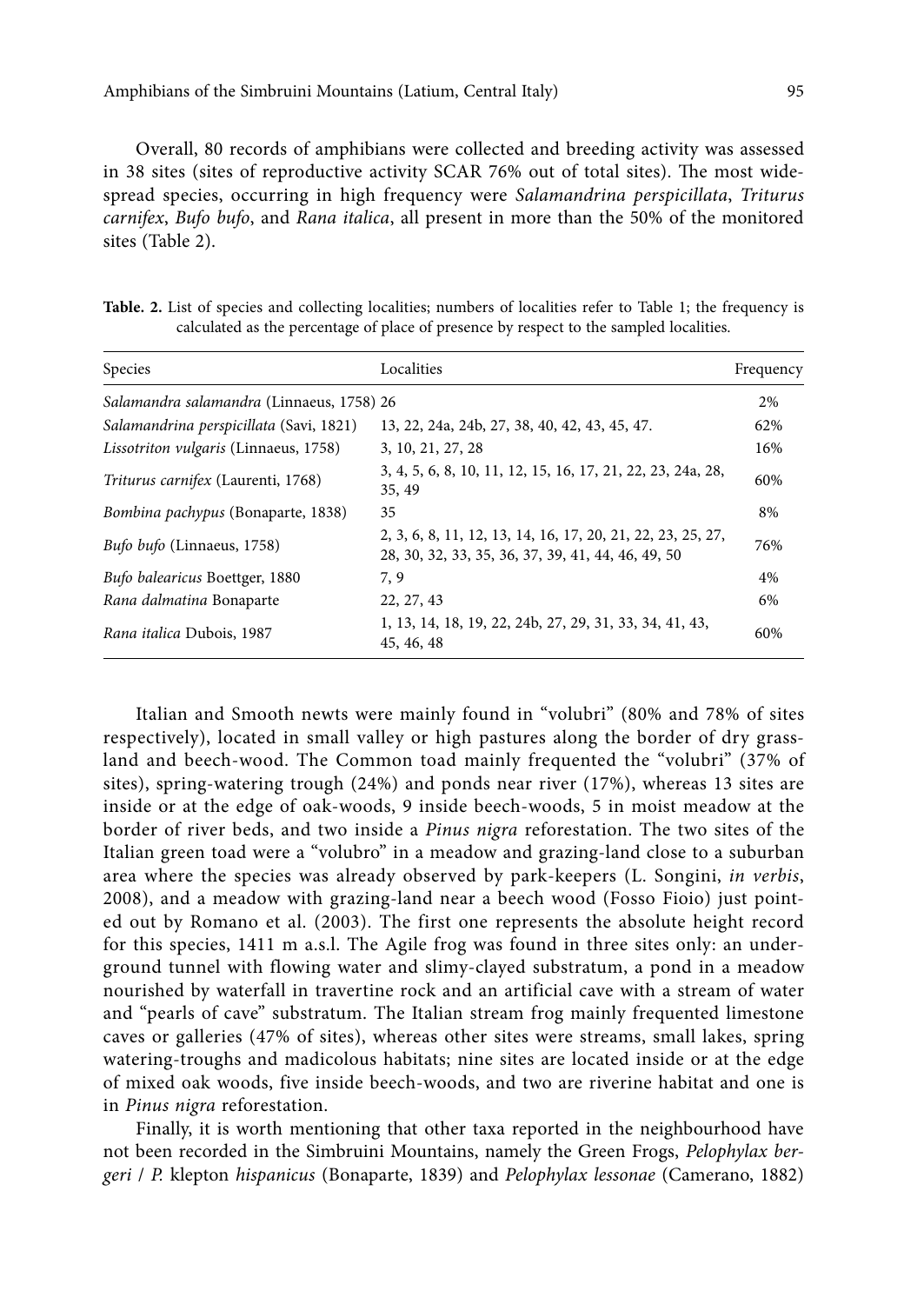

**Fig. 2.** Altitudinal ranges of Amphibians in the Simbruini Mountains Regional Park; mean altitude of six species is indicated by values within each bars; for three species, single data are reported (circles and numbers). Ss, *Salamandra salamandra*; Sp, *Salamandrina perspicillata*; Lv, *Lissotriton vulgaris*; Tc, *Triturus carnifex*; Bp, *Bombina pachypus*; Bb, *Bufo bufo*; Bl, *Bufo balearicus*; Rd, *Rana dalmatina*; Ri, *Rana italica*.



**Fig. 3.** Phenology of Amphibians observed in water biotopes of the Simbruini Mountains Regional Park. Eggs, empty circles; sub-adults, squares; adults, full circles. Abbreviations of species as in Fig. 2.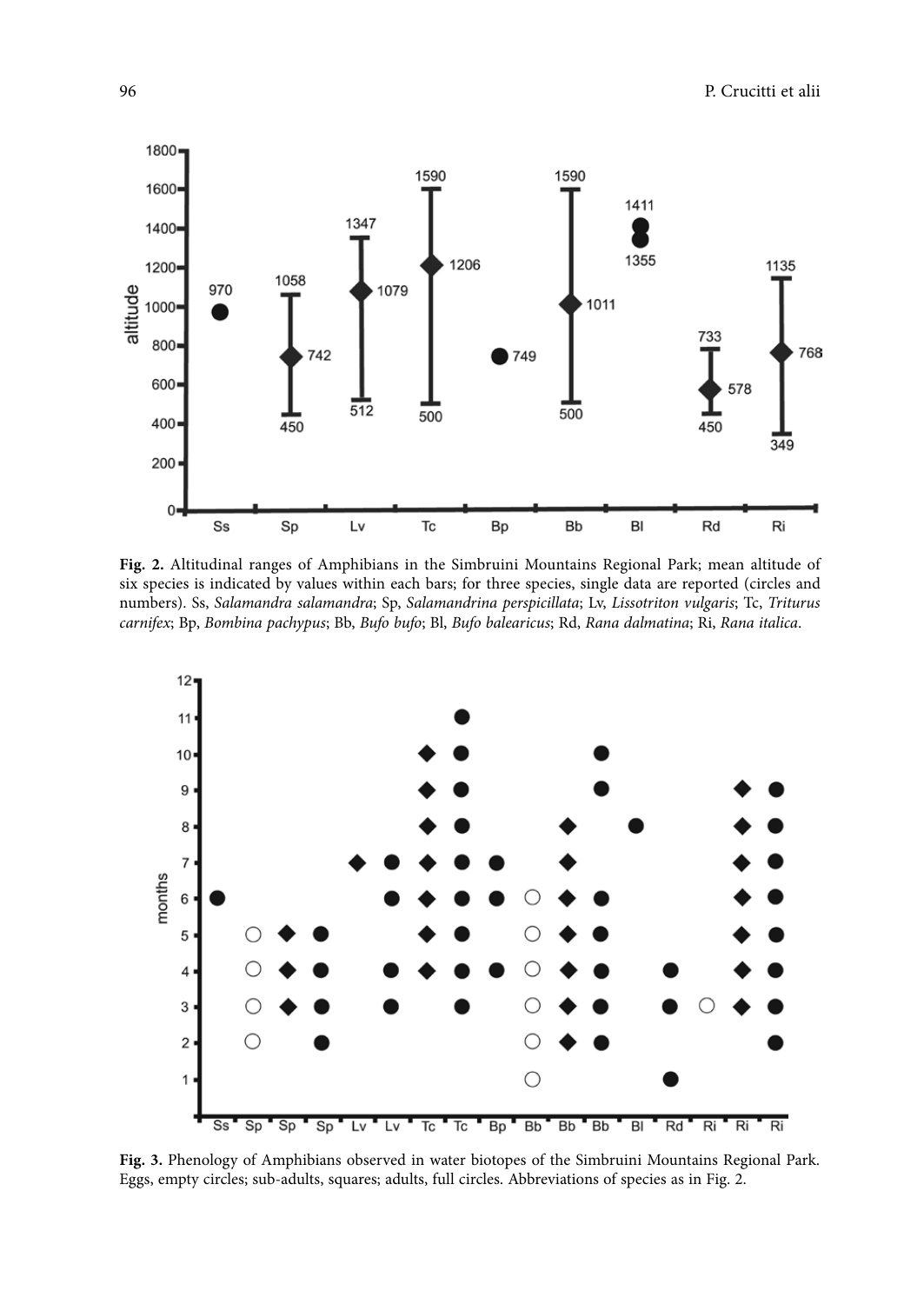

**Fig. 4.** Sintopy of Amphibians observed in the Simbruini Mountains Regional Park; for details see the text. Abbreviations of species as in Fig. 2.



**Fig. 5.** Sites of Amphibians reproductive activity in the Simbruini Mountains Regional Park; for details see the text. Abbreviations of species as in Fig. 2.

and especially the Italian Tree Frog *Hyla intermedia* Boulenger 1882, whose occurrence on the Altipiano di Arcinazzo at the south-western border of the PNMRS was already noticed (F. Bubbico, D. Cicuzza, IV.1999, pers. com.).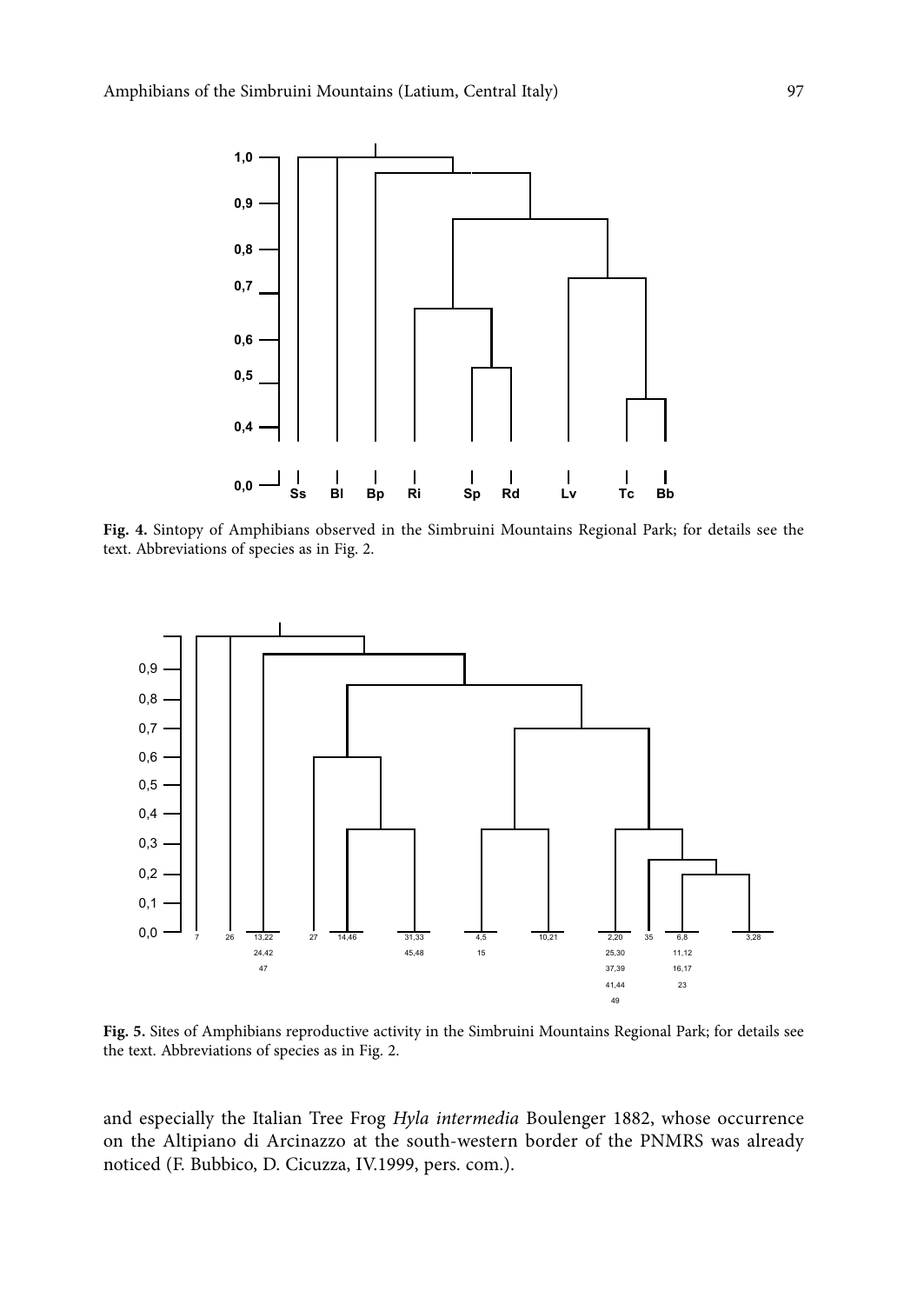For some species, altitudinal distribution as min.-max. values (m a.s.l.) were detailed: *S. perspicillata*, 450-1058; *L. vulgaris*, 512-1347; *T. carnifex*, 500-1590; *B. bufo*, 500-1590; *R. italica*, 349-1135. Range of altitudinal records was 450-1590 for Caudata and 349-1590 for Anura (Fig. 2). *T. carnifex*, *B. bufo* and *R. italica* were found in water during the whole year (Fig. 3). In 27 sites (54% out of sites) only one species was found, while in 14 sites (28%) two species were found: eight sites with *T. carnifex* and *B. bufo*, four with *B. bufo*  and *R. italica*; in seven sites (14%), three species were found: *L. vulgaris*, *T. carnifex* and *B. bufo* were observed together in three sites. In two sites only, sintopy of five species was observed, though not in a single inspection exclusively.

## DISCUSSION

Our surveys increased the knowledge on the amphibians' distribution in the study area. Nine amphibians species, four Caudata and five Anura, that is 60.0% of the species of Latium, were recorded within the hinterland and isolated area of the Simbruini Mountains. In accordance with the adequate biological conditions of water, as suggested by the presence of certain invertebrate taxa (Mancini and Arcà, 2000), amphibians are represented by many species, some of which are locally (*S. perspicillata*) or generally (*T. carnifex*, *B. bufo*) abundant. For the whole territory of Latium, the ratio between Caudata and Anura species (r) is quoted as 6 : 9 (Bologna et al., 2000) and in many, highland and large, protected areas,  $r \le 1$ , i.e. balanced or hardly favourable to Anura: PNRMS, 4 : 5; Lepini Mountains, 4 : 4 (Corsetti, 1994; Bologna et al., 2007); Ausoni Mountains, 4 : 4 (Corsetti and Romano, 2007); Aurunci Mountains, 4 : 5 (Romano et al., 2007); for lowland and small protected areas, r << 1, i.e. heavily favourable to Anura; "Nomentum" and "Macchia di Gattaceca and Macchia del Barco", 1 : 5 - 1 : 6 (Crucitti et al., 2004, 2009 and unpublished data). Uncommon levels of species richness i.e. sinthopic presence of five species, were observed in the south-western belt of the area, conversely to the harshness conditions of the inner and higher territories; all that in accordance with observations made in other areas of Central Apennine, e.g. the Majella National Park (Scalera et al., 2006). Height distribution of Caudata and Anura largely overlap, however the range of records for Caudata is restricted to the highest belt, a datum that agrees to the one reported for wider Italian areas (Romano et al., 2007). The abundance of Caudata in the Simbruini Mountains is chiefly due to the widespread presence of newts, especially *T. carnifex*, in the "volubri" and the Italian spectacled salamander, *S. perspicillata*, in spring-watering trough. The district of Simbruini Mountains represents a refugial area for *S. salamandra* (Linnaeus, 1758), a strongly localised species in the whole territory of Latium (Bologna et al., 2000, Caldonazzi et al., 2007), as much as *B. pachypus* a species in dramatic decline in most of the Italian territory (Guarino et al., 2007). *B. balearicus* is mainly localised to piedmont areas (Balletto et al., 2007) as much as *R. dalmatina* which is especially found in hygrophilous woods of planitial zones; besides, the Agile frog is not widespread in Central Italy (Bernini et al., 2007). *L. vulgaris*, though eurytopic species, is mostly found in planitial and hilly areas and rarely at higher altitude (Razzetti et al., 2007). The relative abundance of *S. perspicillata* populations in some hilly areas, as appointed by recent herpetological atlas for the Italian territory (Bologna et al., 2000, 2007; Sindaco et al., 2006;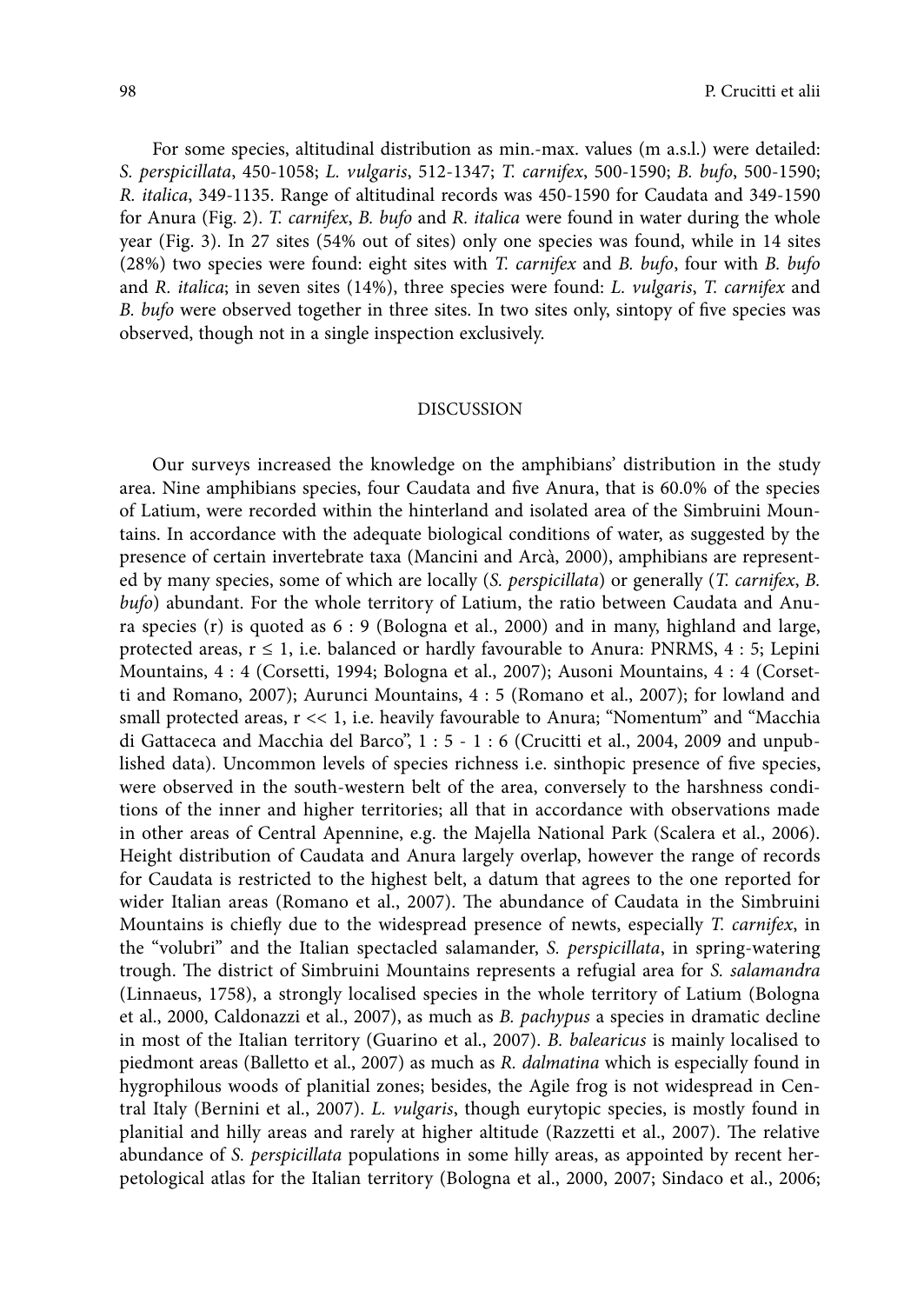see also Romano et al., 2009), is corroborated. Inside the PNRMS territory, natural or artificial lakes and ponds are uncommon, conversely to extensive fluvial habitat such as the high watercourse of the River Aniene and its main tributary (River Simbrivio). In this last environments, it is possible to check the presence of *B. bufo* along the perifluvial vegetation belt; inside the river bed, where waters show a laminar flow allowing the development of a thick periphyton and macrofite, there are favourable conditions for the presence of *S. perspicillata*, *B. bufo* and *R. italica*. Widespread water point are "volubri" and springwatering trough; in the first, the fauna is represented by the association *T. carnifex*-*B. bufo*; in the second, by *S. perspicillata*, also sinthopic with the previous one and with *R. italica*. Artificial cave, especially near the entrance, together with underground tunnel, house *R. italica* adults and offspring and, rarely, *R. dalmatina*. Thirteen out of 50 sites (26% of total sites) are strongly threatened, particularly the spring-watering trough of rural farm in which the periodic cleaning, especially if carried out inadequately, arousing the disappearance of the whole communities (cf. Scoccianti, 2001). Sites characterised by an elevated number of species (sites 22, 27) are considered strategic for the purpose of conservation. Nevertheless, the species considered in this paper are strictly protected inside the territory of PNRMS and formally protected inside the whole territory of Latium (Regional Law 18/1988). In the light of these data, the importance of artificial/natural water bodies for the appropriate conservation management of the amphibian population in the Simbruini Mountains Regional Park cannot be underestimated.

## ACKNOWLEDGMENTS

This research was supported by a grant from the Ente Parco Monti Simbruini according to the protocol marked between this institution and the Società Romana di Scienze Naturali on 19/IV/2006 in the park centre of Jenne (Rome). Thanks to Maurizio Fontana (Director of the PNRMS), Cosimo Marco Calò, Paolo Gramiccia and Luigi Russo; moreover, Maria Paola Fratticci, Luca Tarquini, Giuseppe Campanella, Emiliano De Santis, Alberto Dominici, Ilaria Guj, Alberto Pelliccia, Leonardo Pucci and Leonardo Songini. Some people of the SRSN staff contributed to field research; Marco Andreini, Francesco Bubbico, Sergio Buccedi, Luca Cavalletti, Fabrizio Ceci, Daniele Cicuzza, Angelo Coccaro, Maria Nausica Fravili, Giovanni Rotella. Thanks to Antonio Romano, Roberto Sacchi and Marco A. L. Zuffi for suggestions and comments that improved a previous draft of this manuscript.

## **REFERENCES**

- Angelini, C., Vanni, S., Vignoli, L. (2007): *Salamandrina terdigitata* (Bonnaterre, 1789) *Salamandrina perspicillata* (Savi, 1821). In: Amphibia. Fauna d'Italia, 42, p. 228-237. Lanza, B., Andreone, F., Bologna, M.A., Corti, C., Razzetti, E., Eds, Edizioni Calderini de Il Sole24Ore, Bologna.
- Attorre, F., Bartolucci, F., Francesconi, F., De Sanctis, M., Bruno F. (2000): Flora analitica informatizzata della Zona di Protezione Speciale (ZPS) Monti Simbruini-Ernici (Lazio nord-orientale). Inform. Bot. Ital. **32**: 1-48.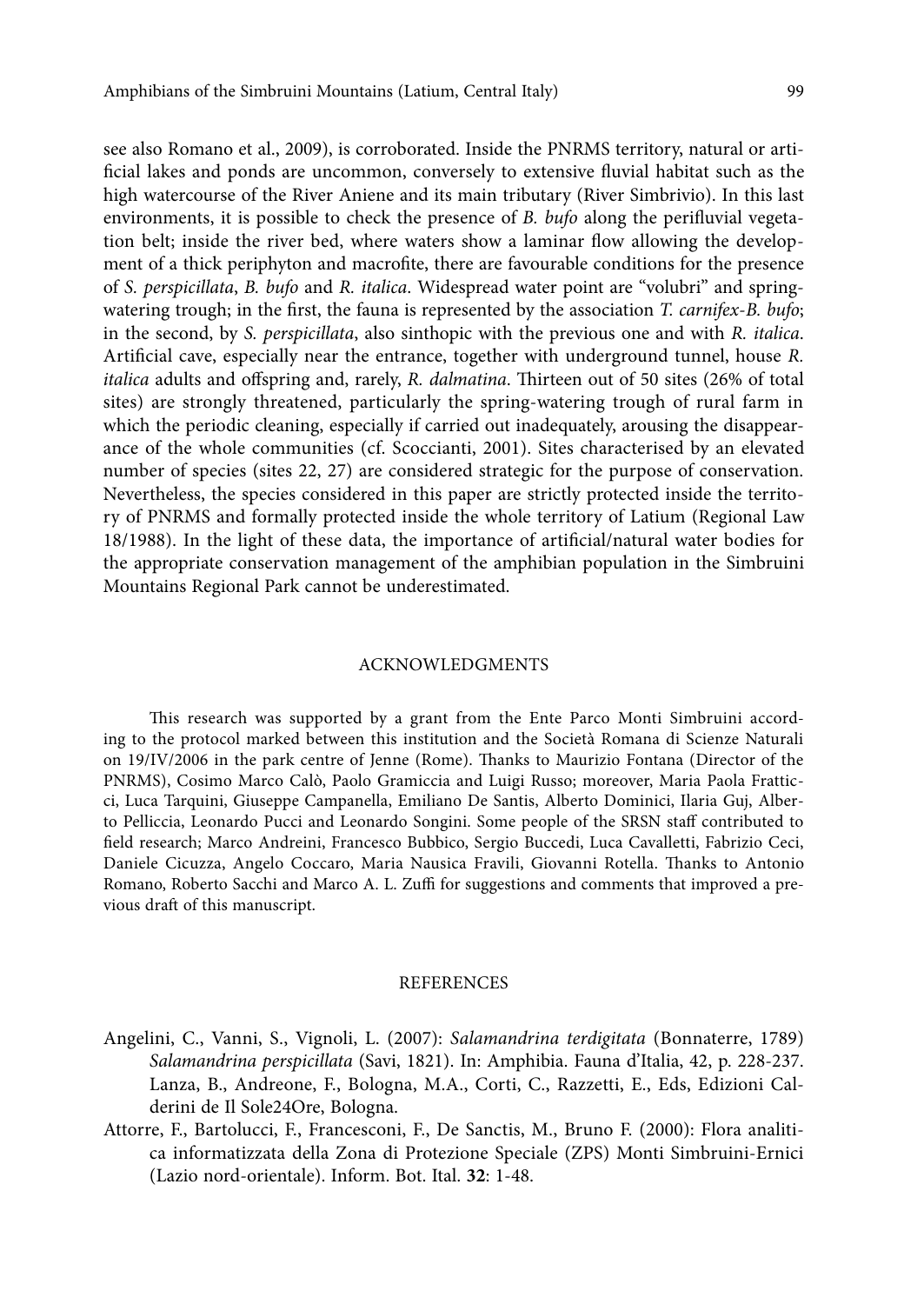- Balletto, E., Bologna, M.A., Gentilli, A. (2007): *Bufo lineatus* Ninni, 1879 *status novus*. In: Amphibia. Fauna d'Italia, 42, p. 299-304. Lanza, B., Andreone, F., Bologna, M.A., Corti, C., Razzetti, E., Eds, Edizioni Calderini de Il Sole24ORE, Bologna, 537 pp.
- Bernini, F., Guarino, F.M., Picariello, O. (2007): *Rana dalmatina* Fitzinger, in Bonaparte, 1838 In: Amphibia. Fauna d'Italia, 42, p. 404-408. Lanza, B., Andreone, F., Bologna, M. A., Corti, C., Razzetti, E., Eds, Edizioni Calderini de Il Sole24Ore, Bologna.
- Bologna, M.A., Capula, M., Carpaneto, G.M. (2000): Anfibi e rettili del Lazio. Fratelli Palombi Editori, Roma.
- Bologna, M.A., Salvi, D., Pitzalis, M. (2007): Atlante degli Anfibi e dei Rettili della Provincia di Roma. Gangemi Editore, Roma.
- Caldonazzi, M., Nistri, A., Tripepi, S. (2007): *Salamandra salamandra* (Linnaeus, 1758) In: Amphibia. Fauna d'Italia, 42, p. 221-227. Lanza, B., Andreone, F., Bologna, M.A., Corti, C., Razzetti, E., Eds, Edizioni Calderini de Il Sole24Ore, Bologna.
- Corsetti, L. (1994): Anfibi e Rettili dei Monti Lepini. Quad. Mus. Stor. nat. Patrica (Frosinone), **5**: 1-190.
- Corsetti, L., Romano, A. (2007): Amphibians of the Ausoni Mountains (Latium, Central Italy). Acta Herpetol. **2**: 129-137.
- Crucitti, P., Bubbico, F., Buccedi, S., Chiné, A. (2004): Gli Anfibi e i Rettili del "Bosco Trentani" (Fonte Nuova e Mentana, Roma). Atti Soc.it. Sci. nat. Museo civ. Stor. nat. Milano **145**: 3-18.
- Crucitti, P., Buccedi, S., Giontella, M., Lettieri, R., Malori, M., Tringali, L. (2009): I Rettili della Riserva Naturale "Macchia di Gattaceca e Macchia del Barco" (Lazio). Atti Soc. it. Sci. nat. Museo civ. Stor. nat. Milano **150**: 259-269.
- Frost, D.R., Grant, T., Faivovich, J., Bain, R.H., Haas, A., Haddad, C.F.B., De Sá, R.O., Channing, A., Wilkinson, M., Donnellan, S.C., Raxworthy, C.J., Campbell, J.A., Blotto, B.L., Moler, P., Drewes, R.C., Nussbaum, R.A., Lynch, J.D., Green, D.M., Wheeler, W.C. (2006): The Amphibian tree of life. Bull. Am. Mus. Nat. Hist. **297**: 1-370.
- Guarino, F.M., Picariello, O., Venchi, A. (2007): *Bombina pachypus* (Bonaparte, 1838). In: Amphibia. Fauna d'Italia, p. 277-280. Lanza, B., Andreone, F., Bologna, M.A., Corti, C., Razzetti, E., Eds, Edizioni Calderini de Il Sole24Ore, Bologna.
- Hayek, L.A.C. (1994): Analysis of amphibian biodiversity data. In: Measuring and Monitoring Biological Diversity, Standard methods for amphibians, p. 207-269. Heyer, R.W., Donnelly, M.A., McDiarmid, R.W., Hayek, L.A.C., Foster, M.S., Eds, Smithsonian Institution, USA.
- Lanza, B., Andreone, F., Bologna, M.A., Corti, C., Razzetti, E. (2007): Amphibia. Fauna d'Italia, Edizioni Calderini de Il Sole24Ore, Bologna.
- Lanza, B., Nistri, A., Vanni, S. (2009): Anfibi d'Italia. Quaderni di Conservazione della Natura; Numero 29 - Ministero dell'Ambiente e della Tutela del Territorio e del Mare, ISPRA, Grandi e Grandi Editori, Modena.
- Mancini, L., Arcà, G. (2000): Carta della qualità biologica dei corsi d'acqua della Regione Lazio. Istituto Superiore di Sanità e Regione Lazio, Roma.
- Razzetti E., Lapini, L., Bernini, F. (2007): *Lissotriton vulgaris* (Linnaeus, 1758). In: Amphibia, pp. 246-254. Fauna d'Italia. Lanza, B., Andreone, F., Bologna, M.A., Corti, C., Razzetti, E., Eds, Edizioni Calderini de Il Sole24ORE, Bologna.